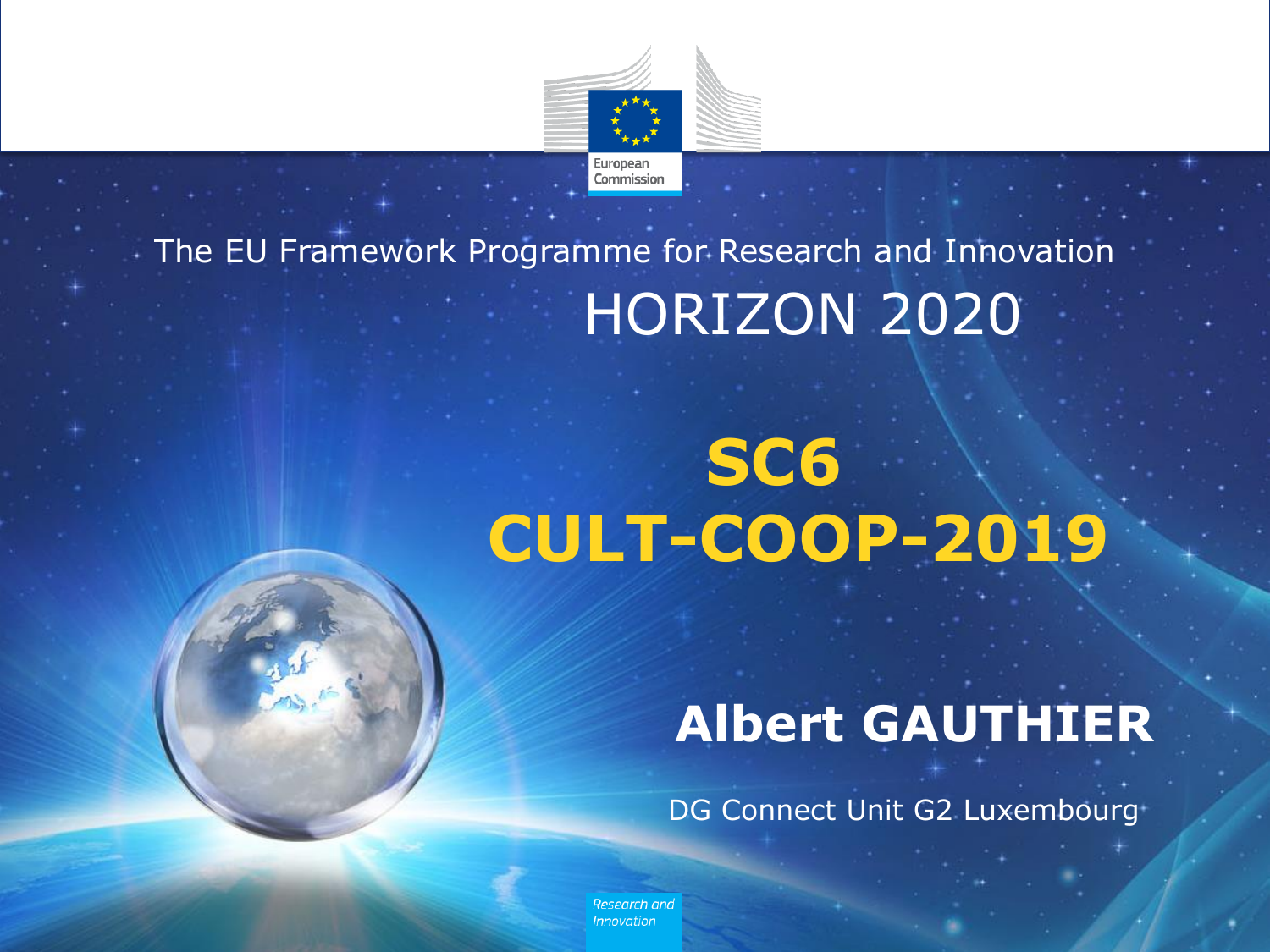

## **SC6 CULT-COOP-2019**

## **What have done until now?**

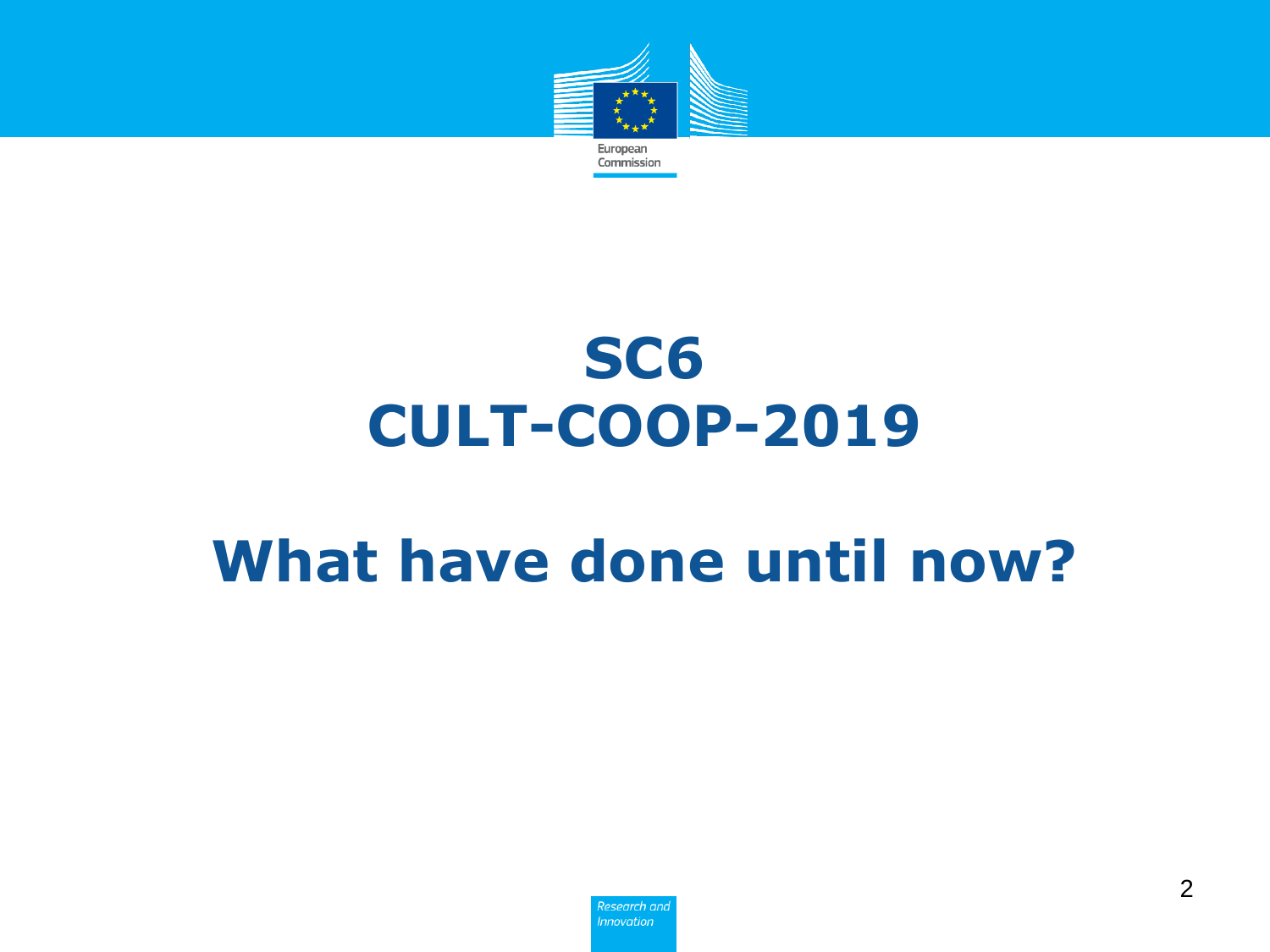



# **Year 1 3D tools**



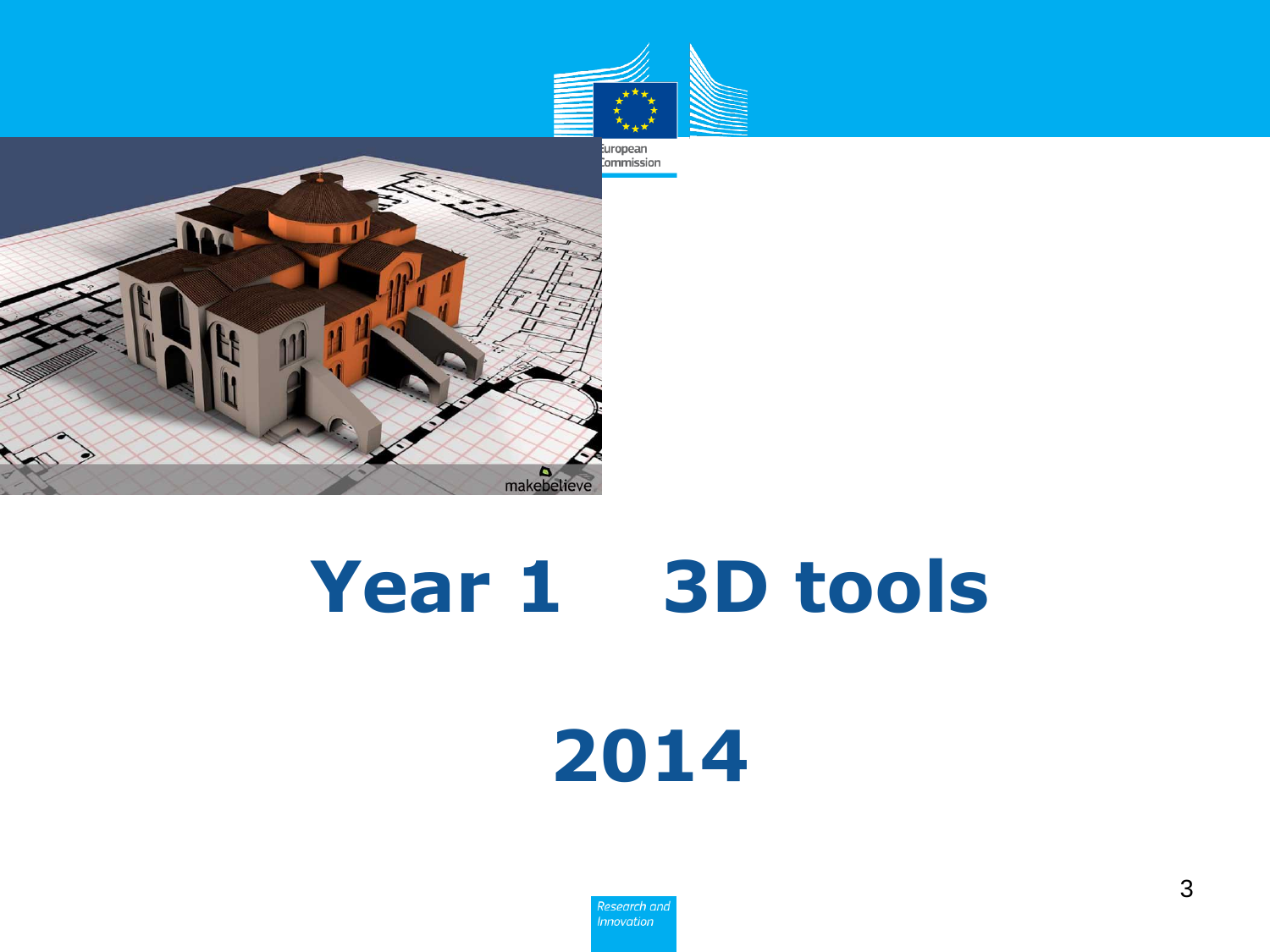



**Year 2** 

## **INNOVATION ECOSYSTEMS OF DIGITAL CULTURAL ASSETS**



Research and *Innovation*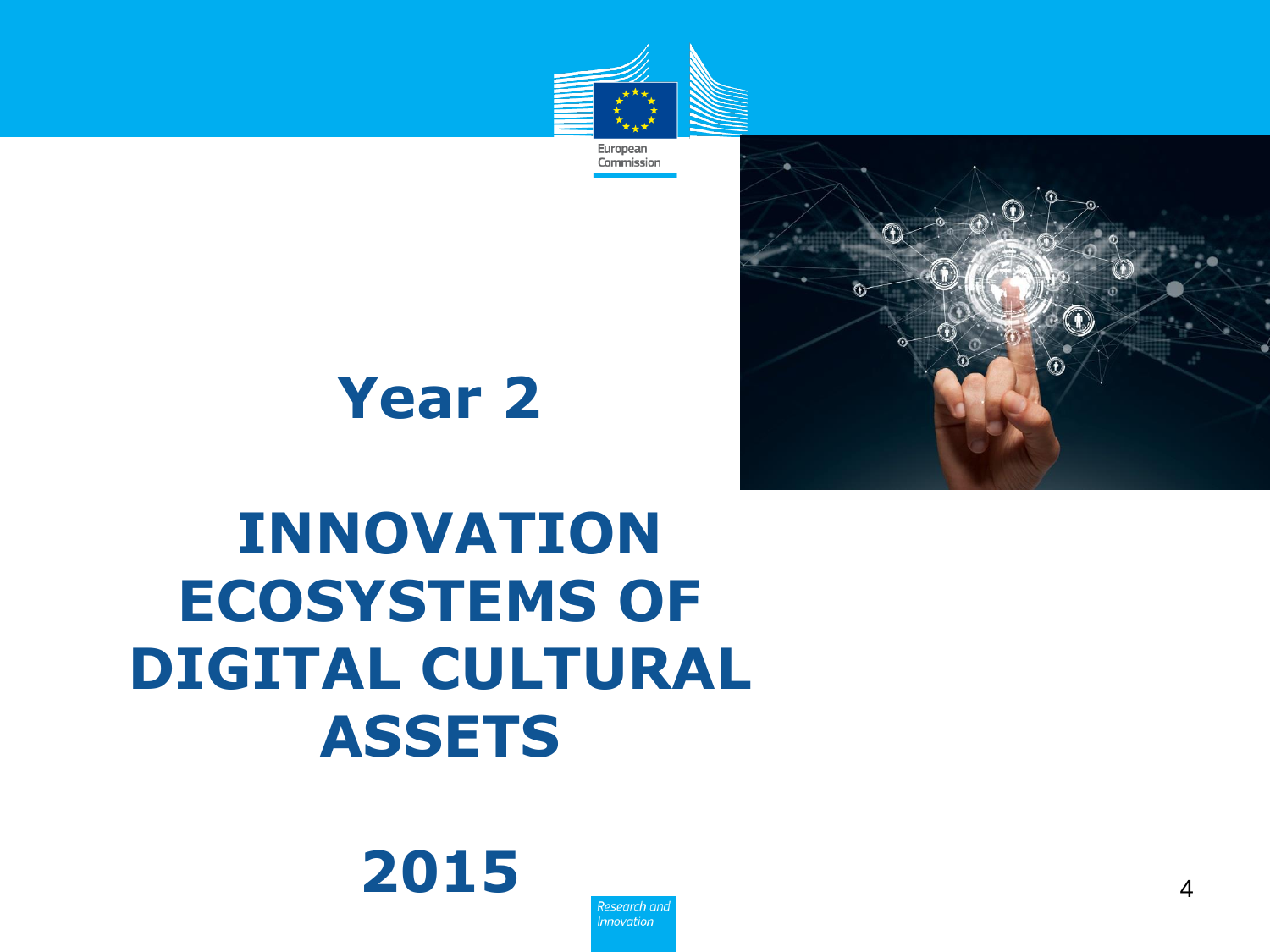

## **Year 3 Virtual Museum**

## 



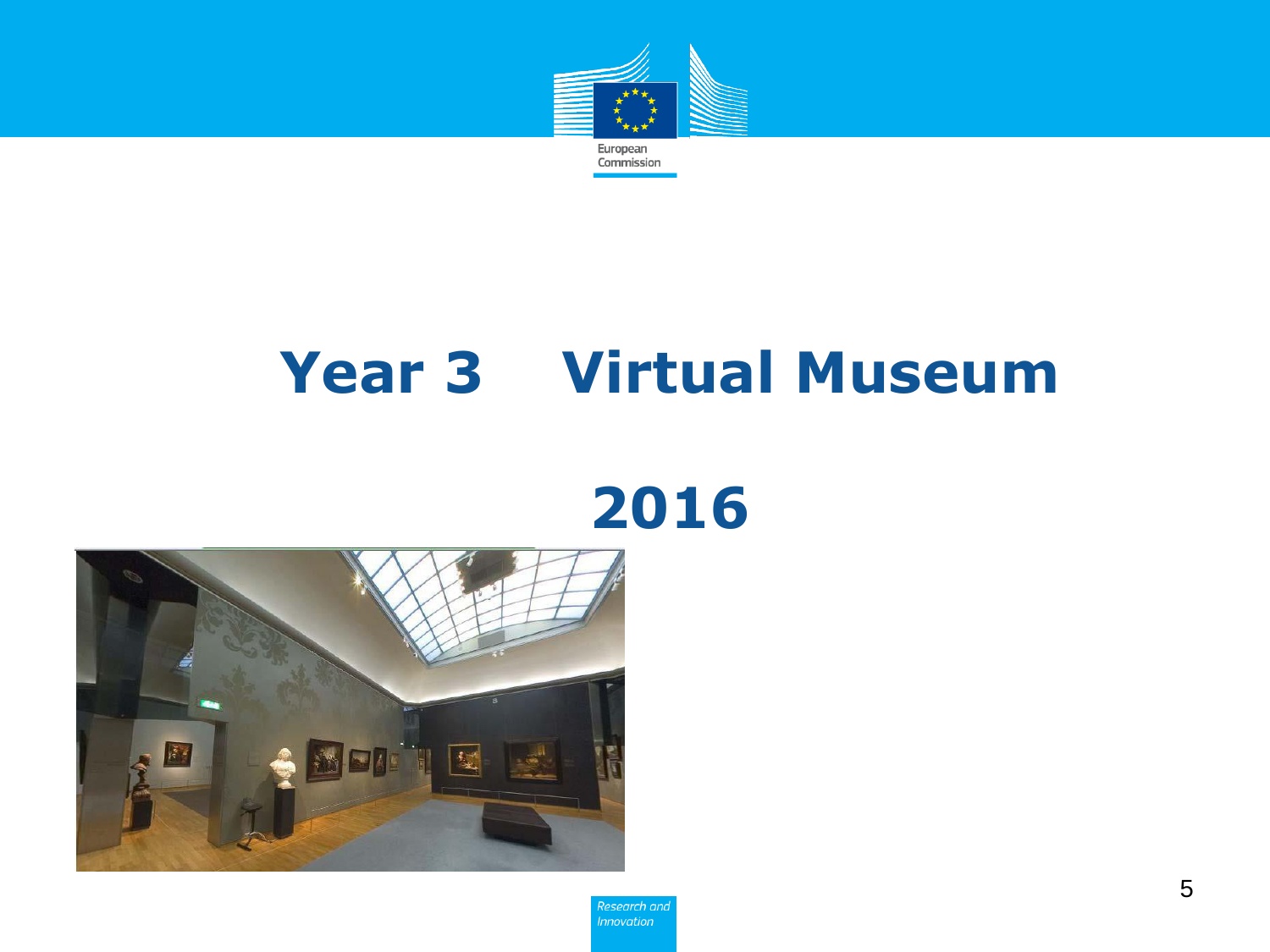

## **Year 4 Semantic Gap**



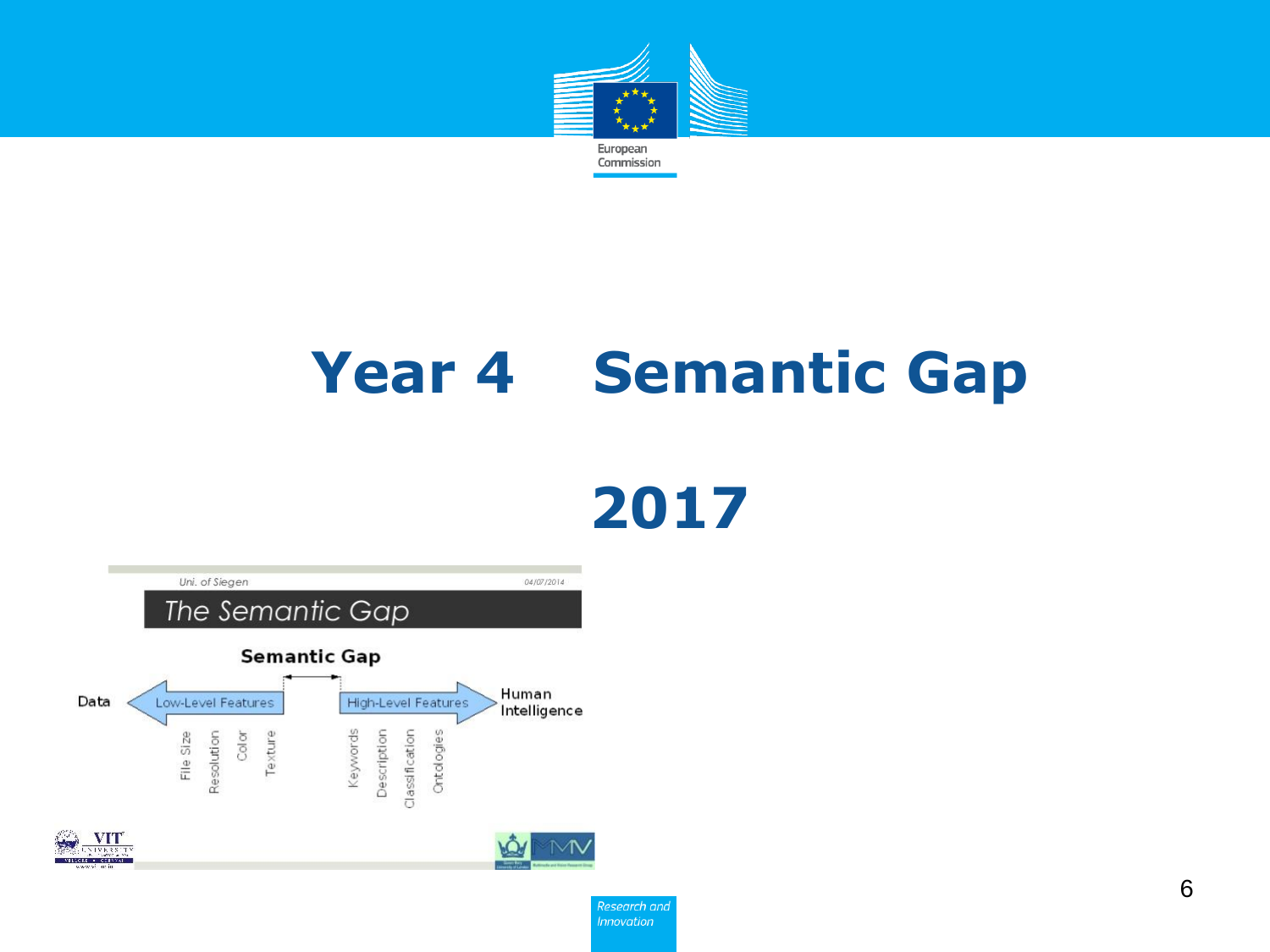



## **Year 5**

## **Curation of digital assets**

**2018**

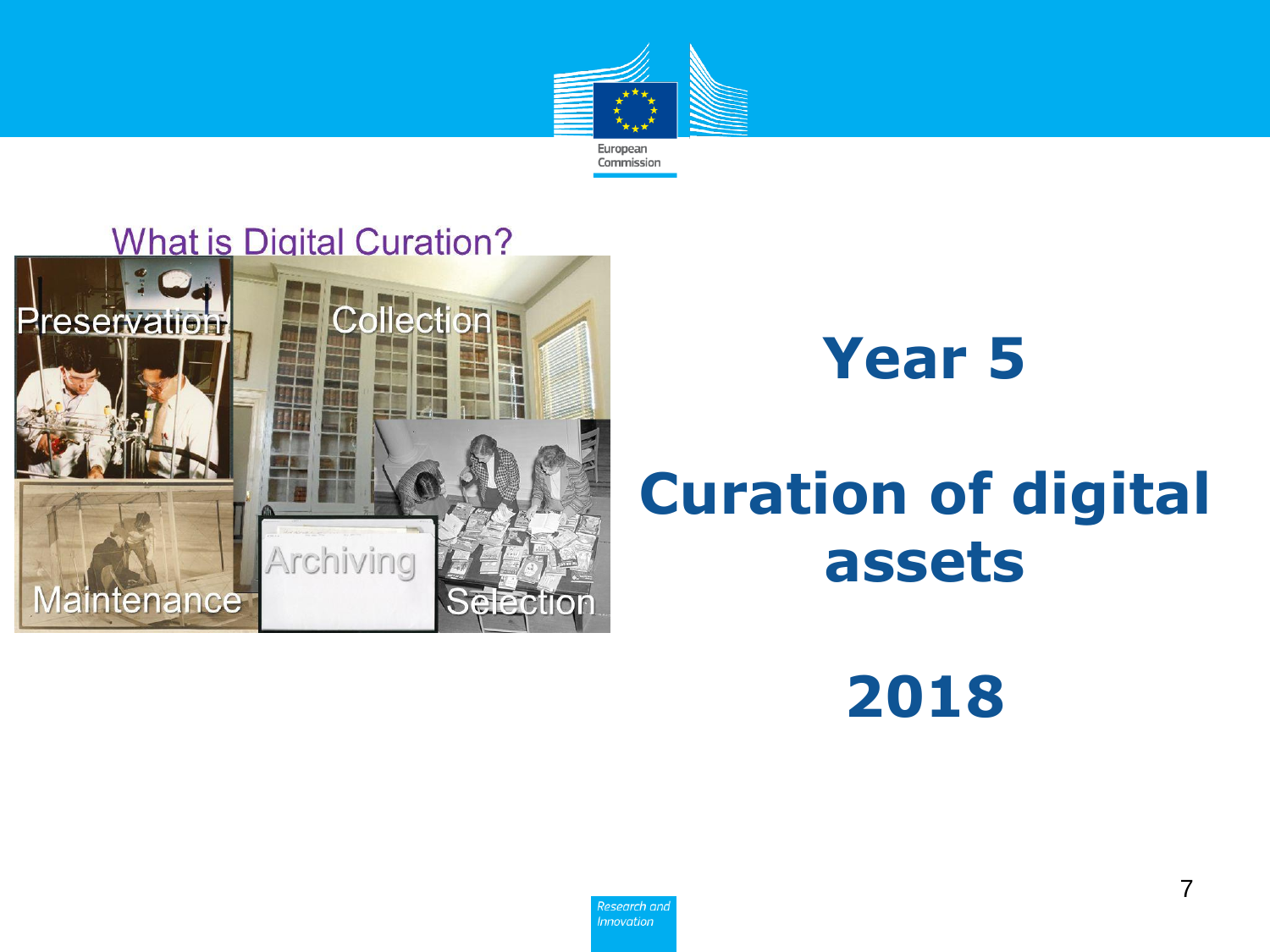

## **Results so far**

| <b>YEARS</b> | <b>Nb of proposals</b> |    | <b>Selected</b> |       |
|--------------|------------------------|----|-----------------|-------|
| 2014         | 90                     | a) | $\overline{4}$  | 10 M€ |
|              | $\overline{4}$         | b) | $\overline{0}$  |       |
| 2015         | 132                    |    | 3               | 10 M€ |
| 2016         | 90                     | a) | $\overline{4}$  | 10 M€ |
|              | 10                     | b) | $\mathbf{1}$    | 1 M€  |
| 2017         | 34                     |    | 3               | 10 M€ |
| 2018         | ????????               |    |                 |       |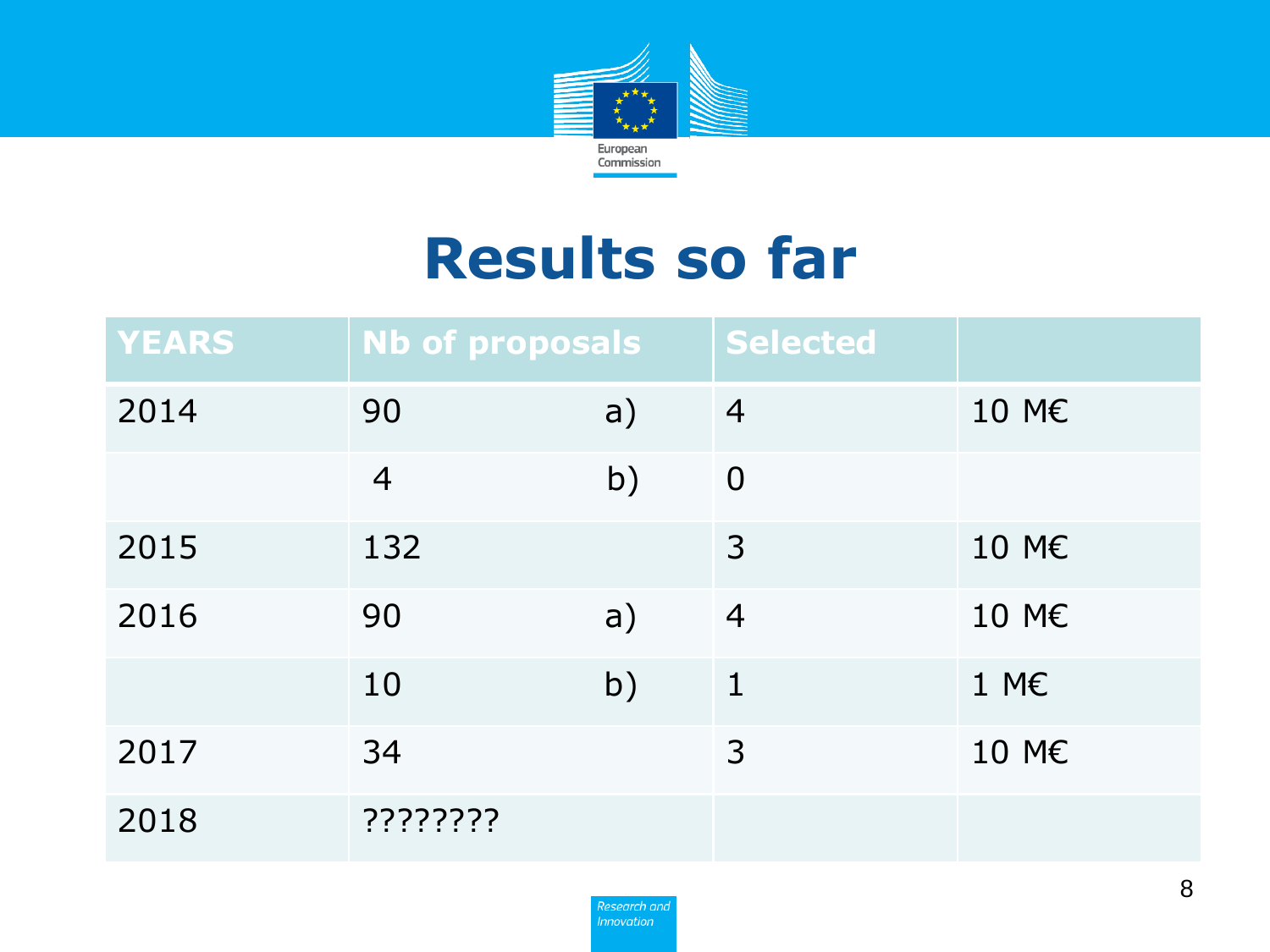

### **2019**

## **DT-TRANSFORMATIONS-11-2019**

## **Collaborative approaches to cultural heritage for social cohesion**

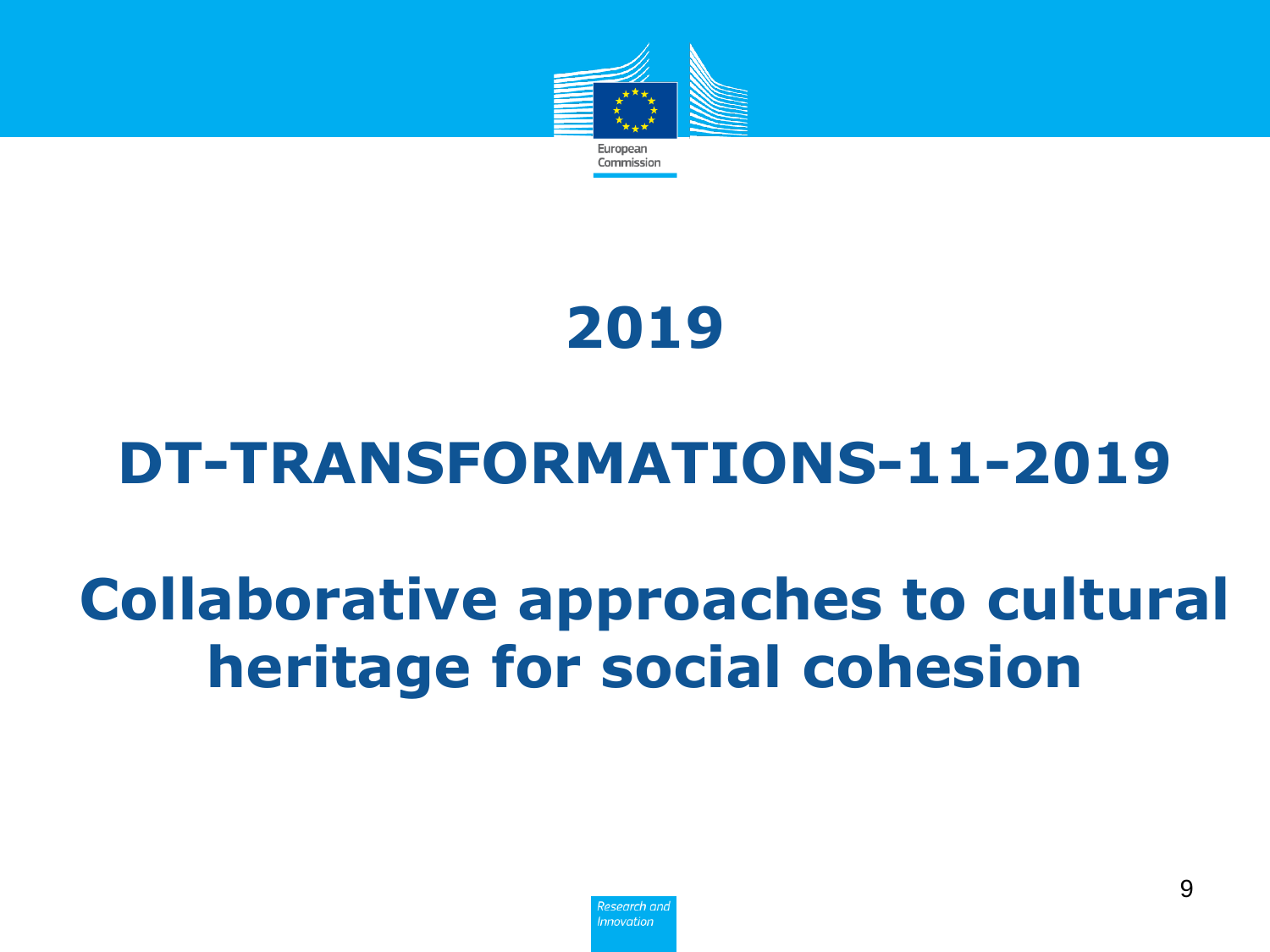

#### **Specific Challenge**

**While a key mission of the cultural heritage sector is to provide inclusive access, some socio-cultural groups are still not sufficiently integrated in cultural heritage experiences. The challenge is to improve the design of cultural experiences by enhancing participatory and collaborative approaches and by fostering mutual cultural understanding and resilient strategies.**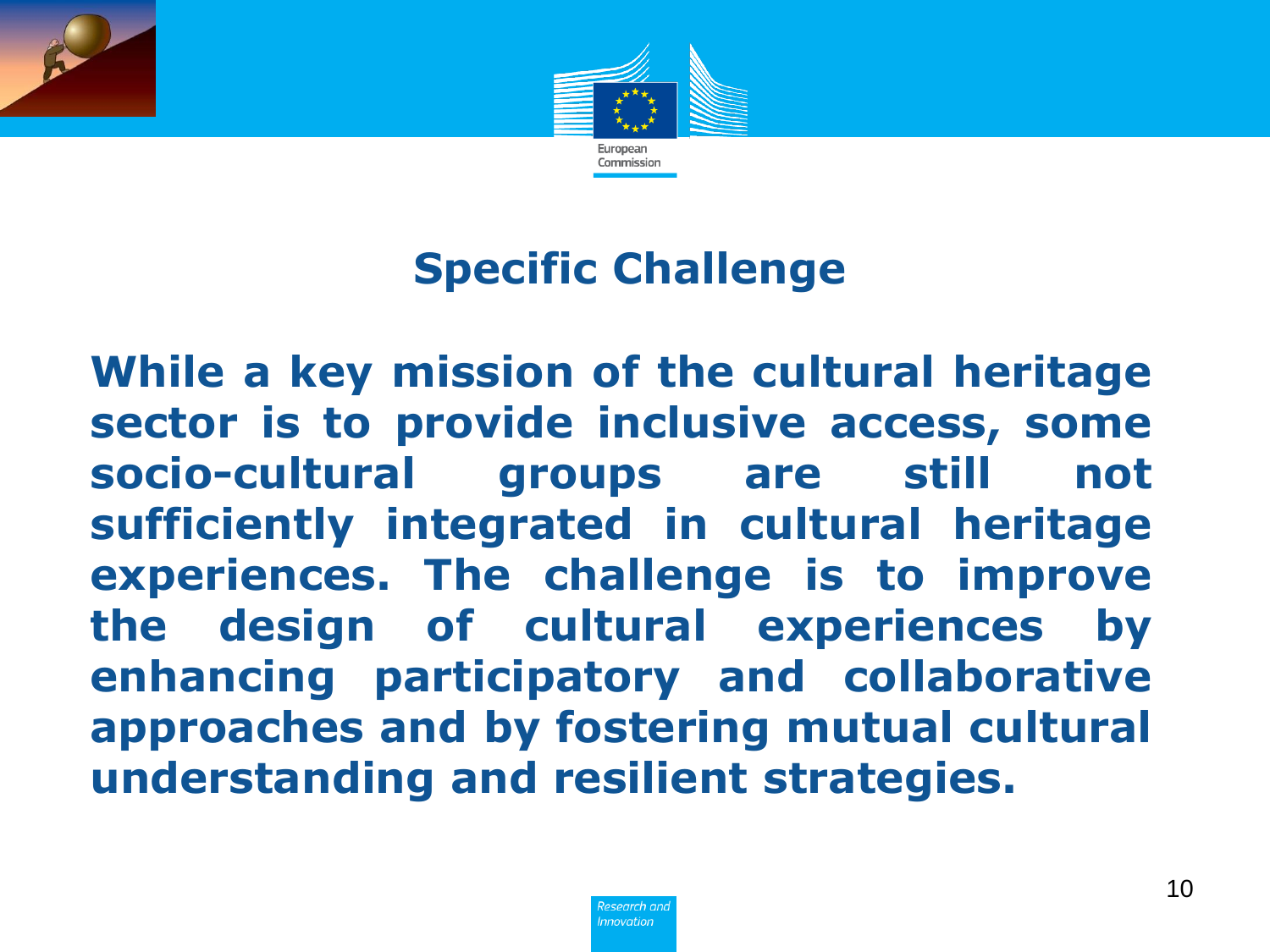



#### Include the possible excluded....

**Participation!** 

**Inclusive!** 

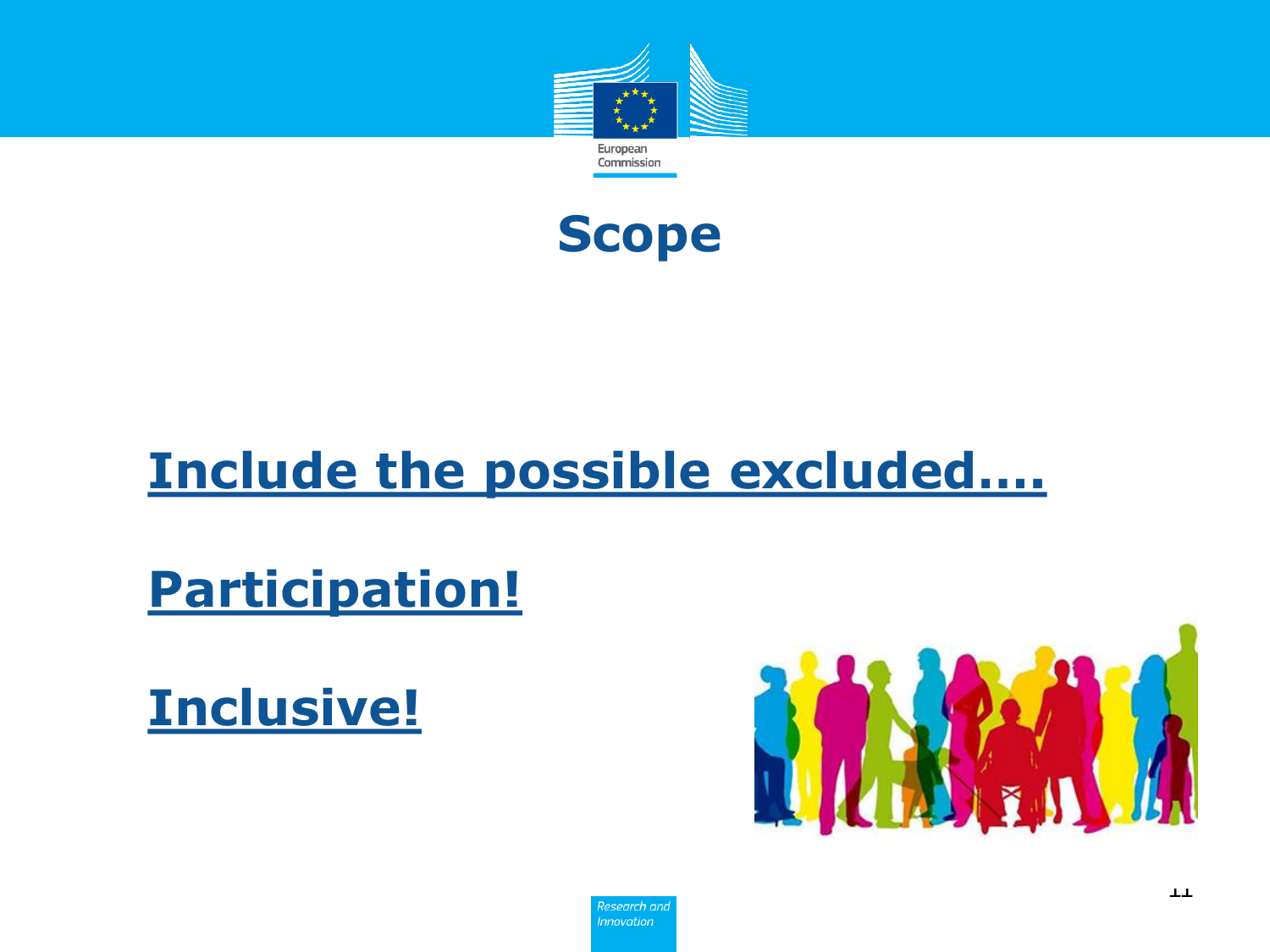



**Proposals should develop strategies for fostering collaborative and participative approaches to cultural encounters via communication channels such as social media platforms, participatory approaches, art and co-designed activities.**

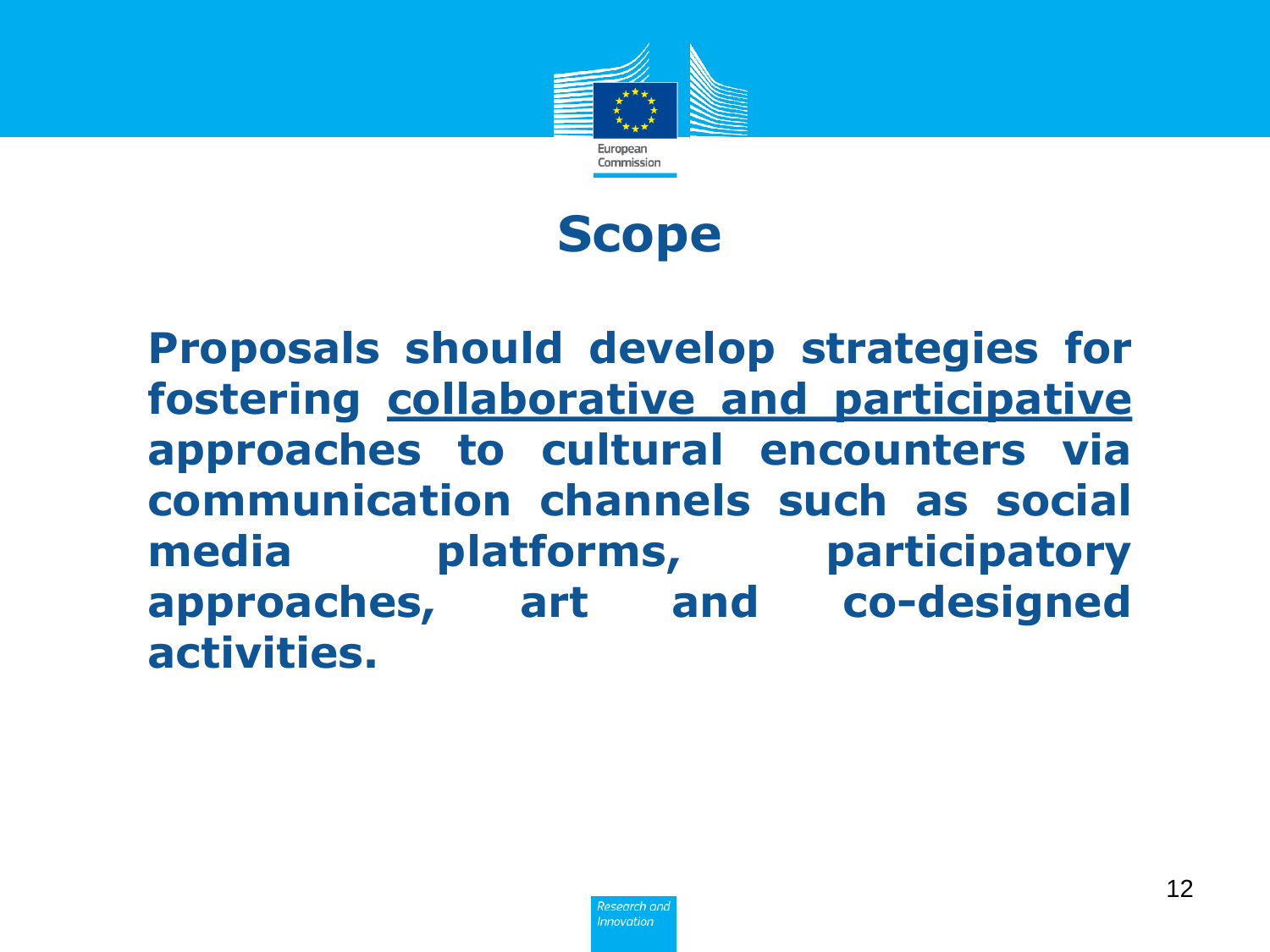



**Proposals should consider both tangible and intangible heritage, researching new applications and tools that allow for a more inclusive approach such as digital tagging of objects or co-authoring of societal and place-based memories.**

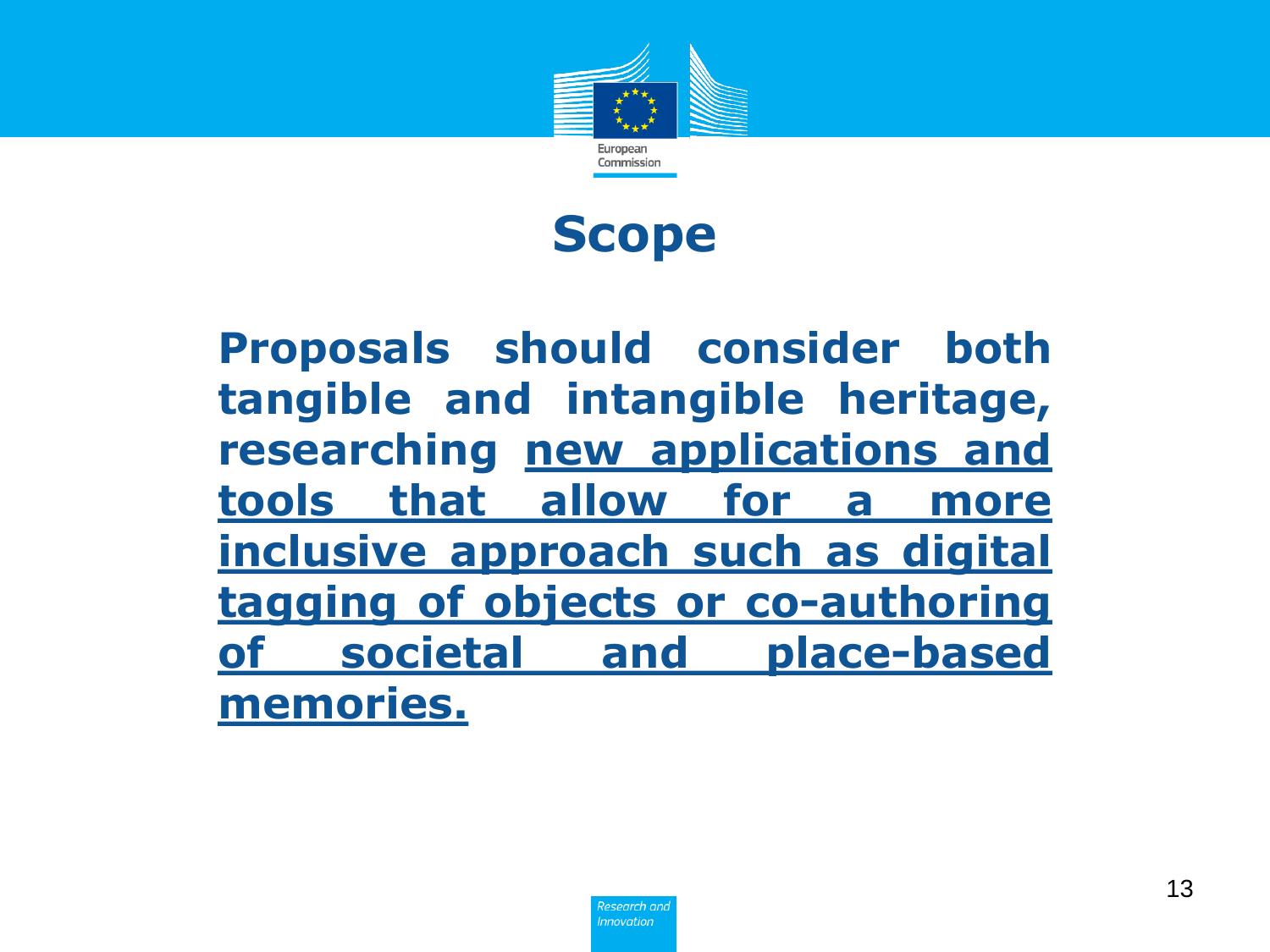

**The active involvement and engagement with, different groups or communities such as migrants and other communities at risk of exclusion should be promoted. Proposals should design options for these social groups to review or shape both contemporary and historical content, contribute new material or customise and personalise cultural heritage and digital humanities content in a meaningful and effective way.**

> Research and **Innovation**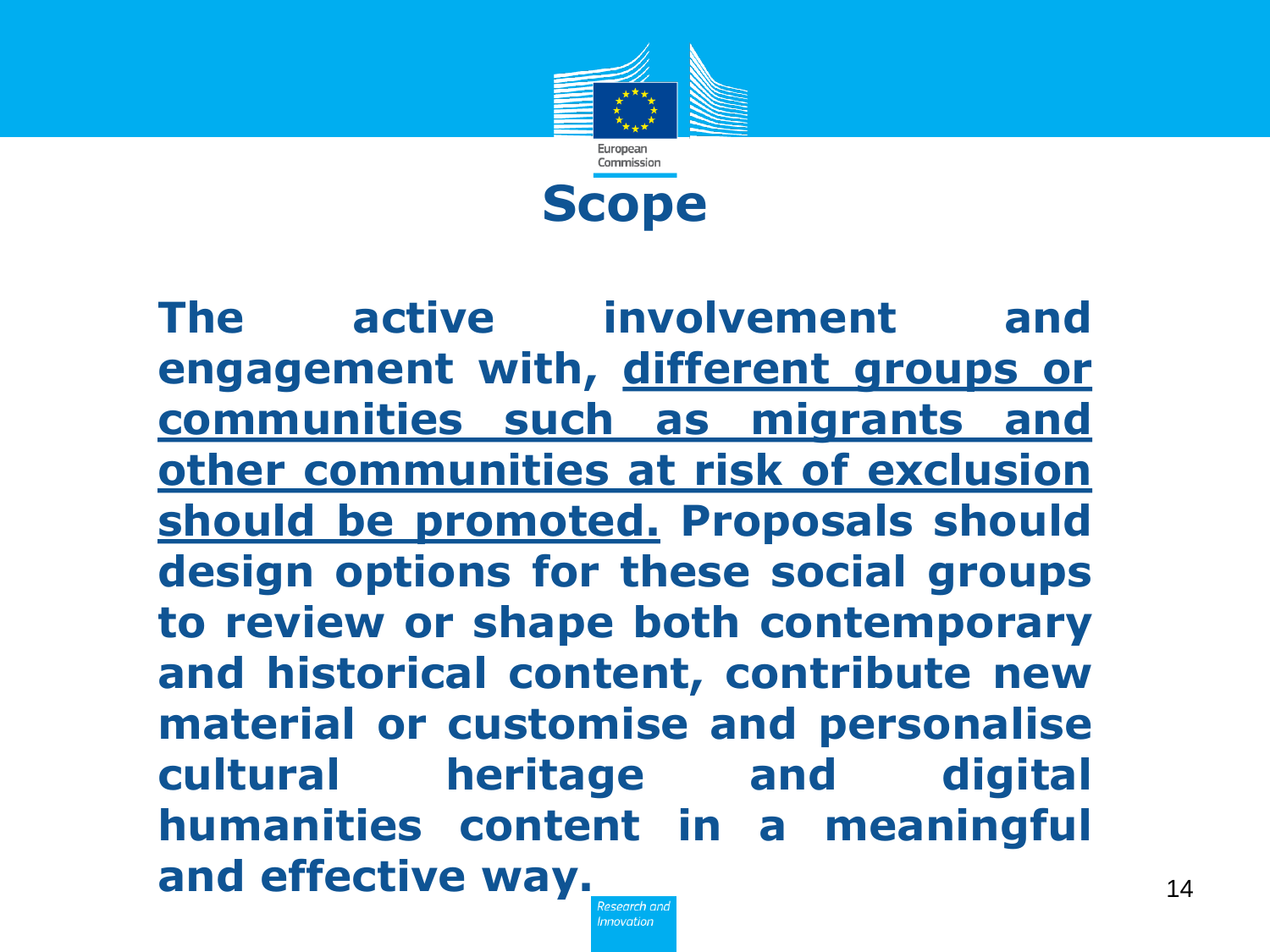



**Collaborative tools and applications should help the cultural tourism sectors and cultural heritage institutions, NGOs, community organisations etc. in Europe and beyond to enhance the analysis and understanding of cultures and communities.**

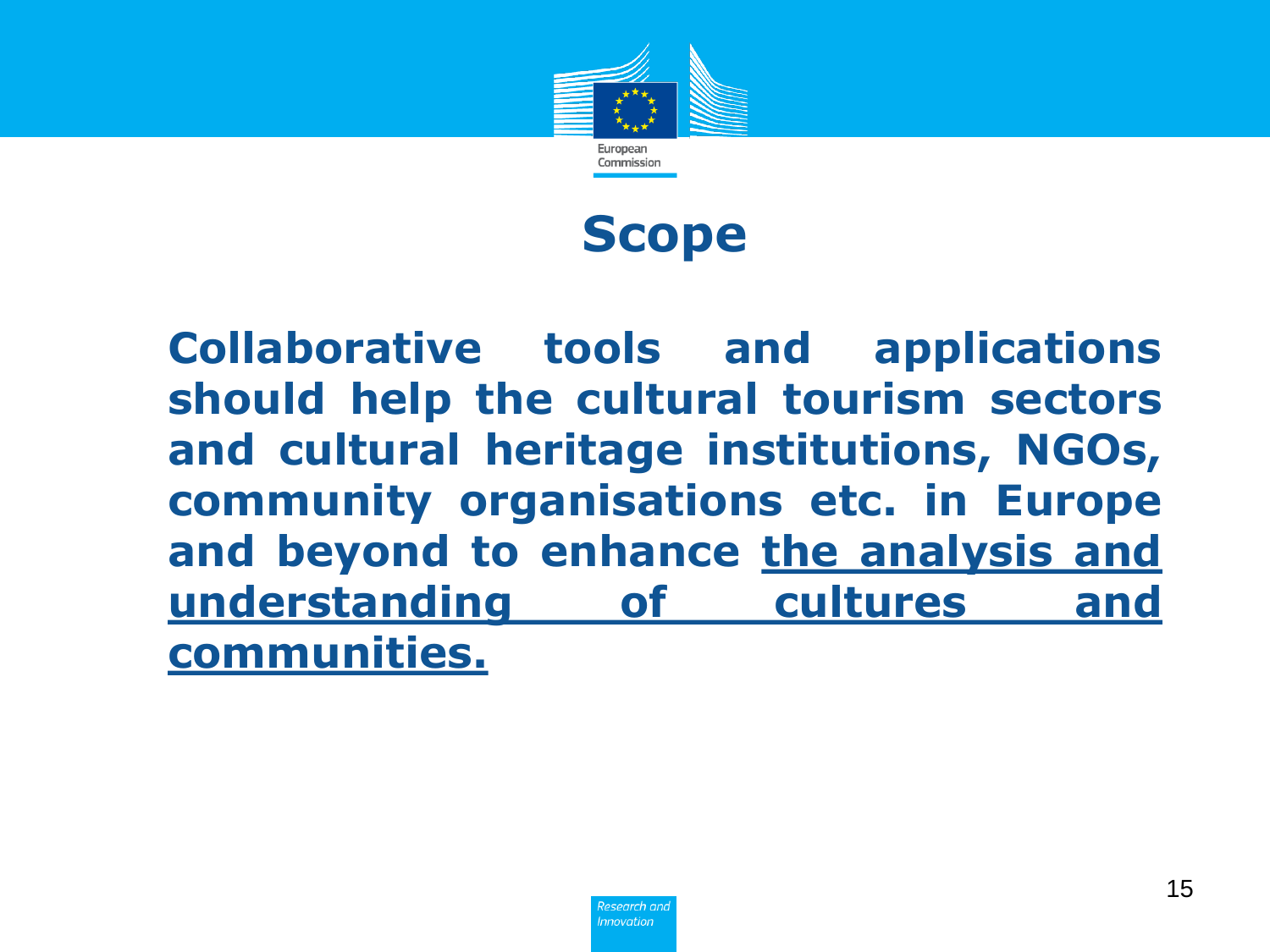



**The Commission considers that proposals requesting a contribution from the EU of between EUR 3 and 4 million would allow this specific challenge to be addressed appropriately. Nonetheless, this does not preclude submission and selection of proposals requesting other amounts.**

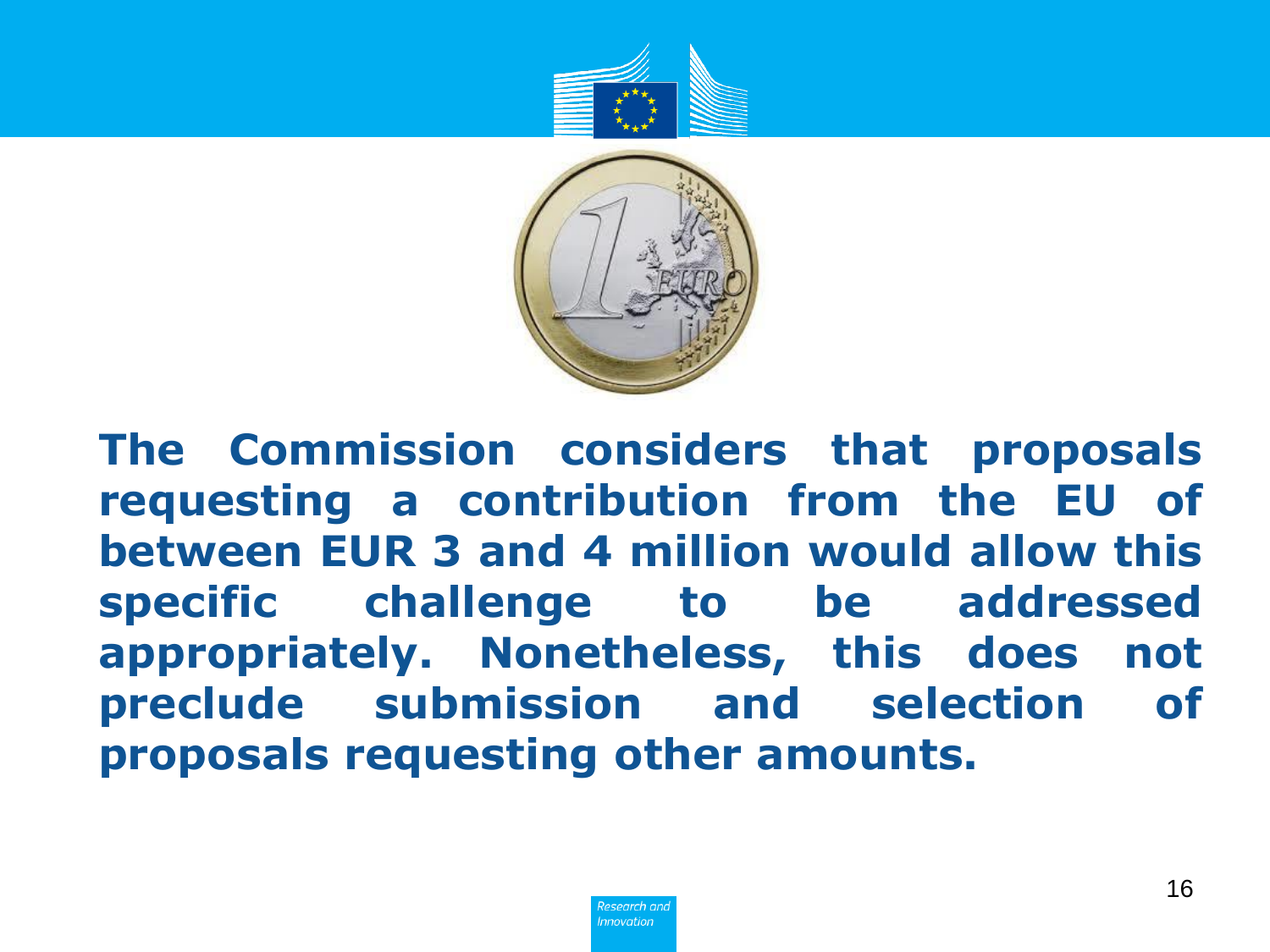

#### **Expected Impact**

**The action will contribute to fostering cultural diversity and social cohesion and to the recognition of multiple identities and voices. It will also have a positive impact on cultural institutions by attracting contributions from and boosting involvement of new audiences. In addition, the action will provide disciplines such as computing, design and the social science and humanities with new research tools.**

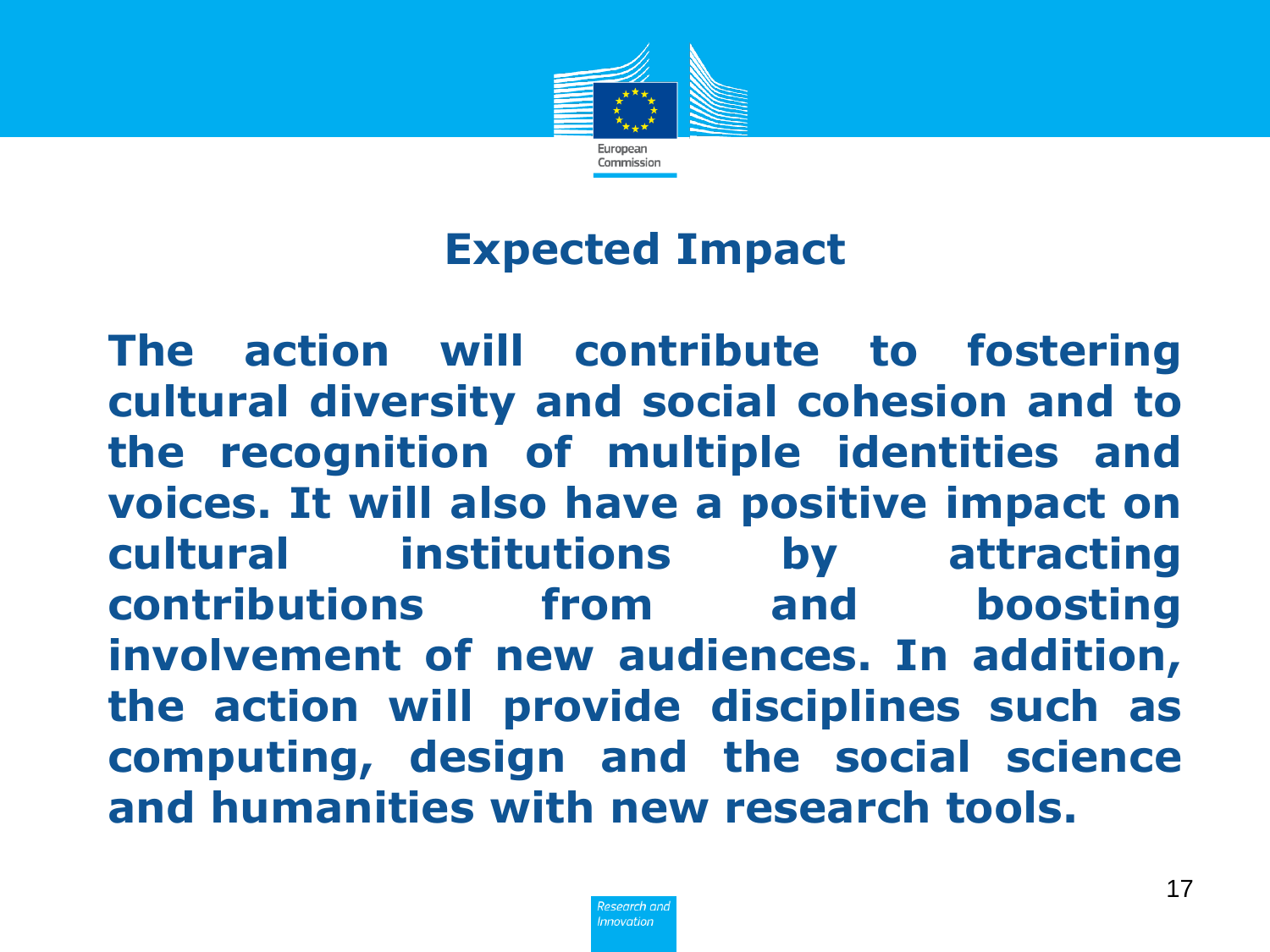



#### **Type of Action: Research and Innovation action**

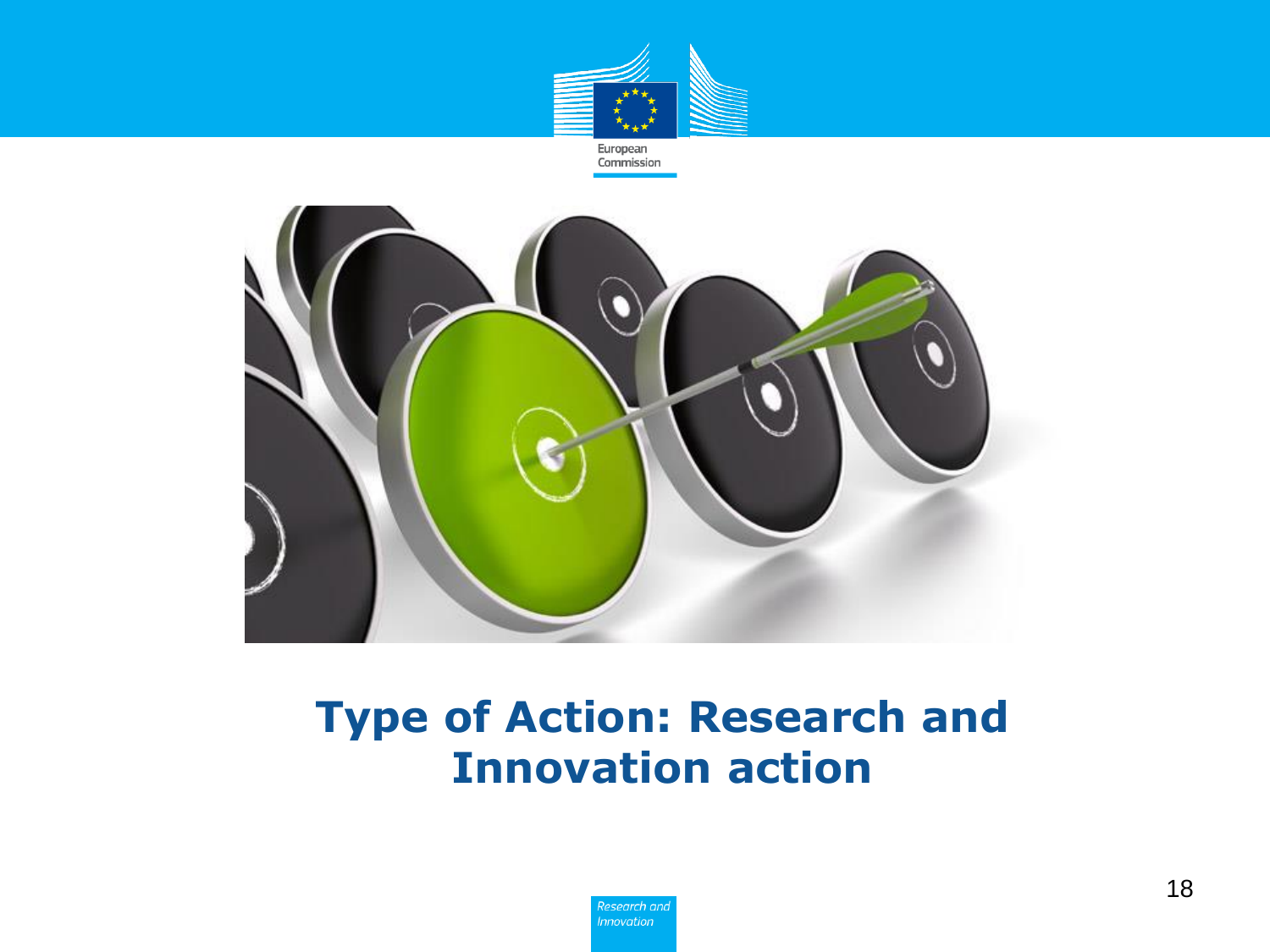

#### **DT-TRANSFORMATIONS-12-2018-2020**

#### **Curation of digital assets and advanced digitisation**

**Innovation actions. 10M€**

**Publication date: 06/11/2018**

**Deadline: 14/03/2019**



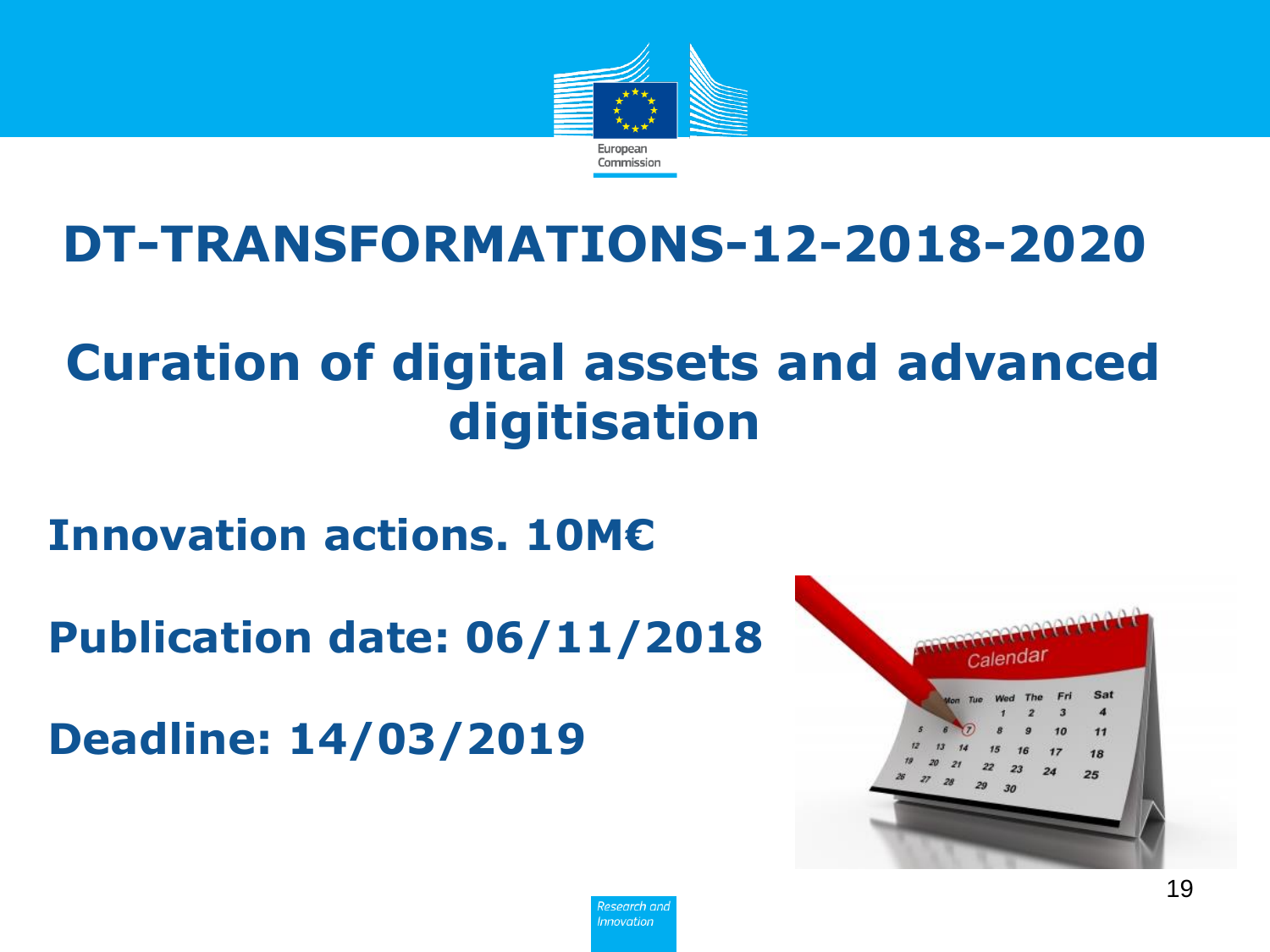

#### **What should we do next?**

#### **What is needed by the CH sectors?**





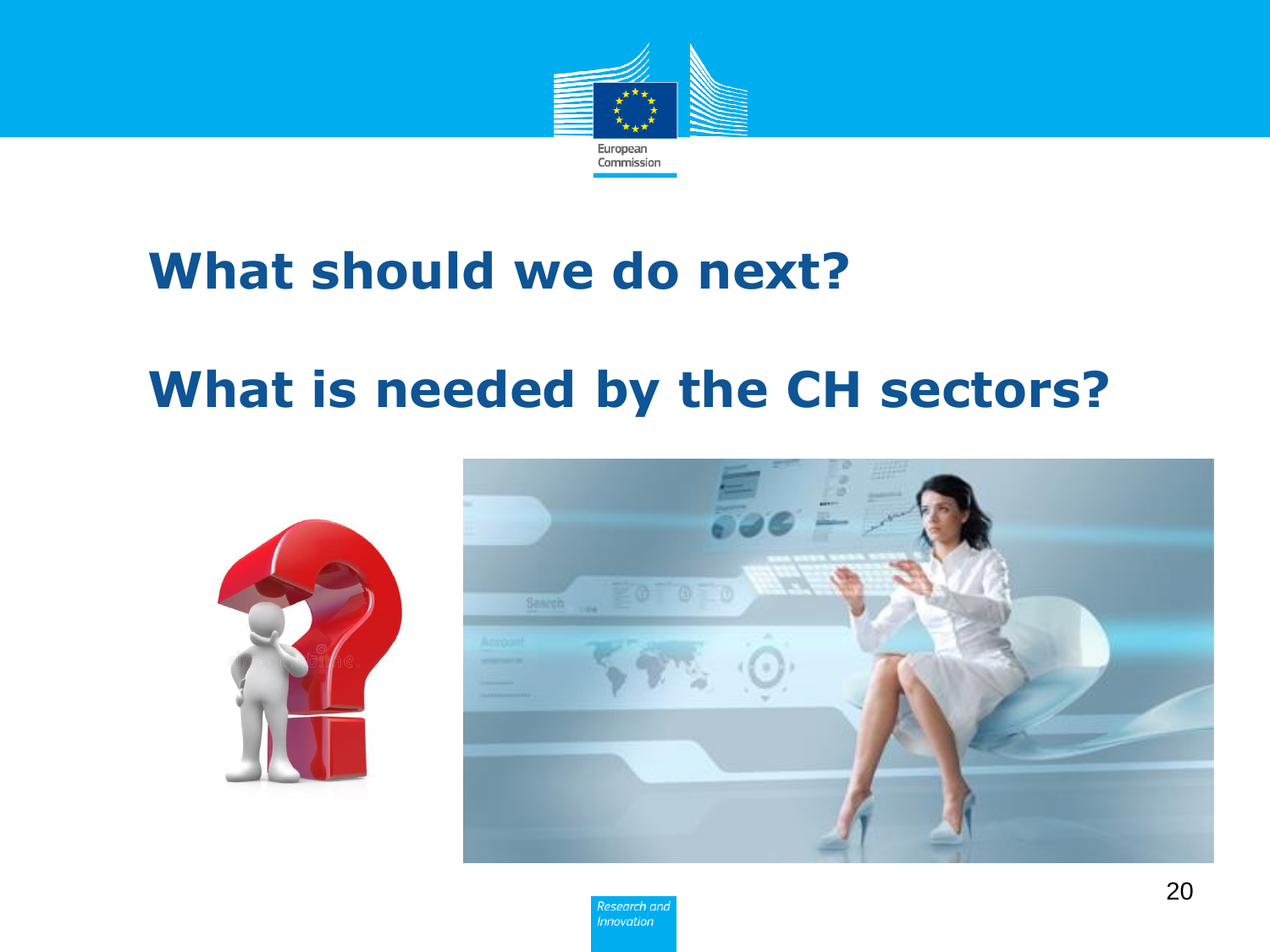

#### **Preservation of CH.... How could we** coordinate better our work?



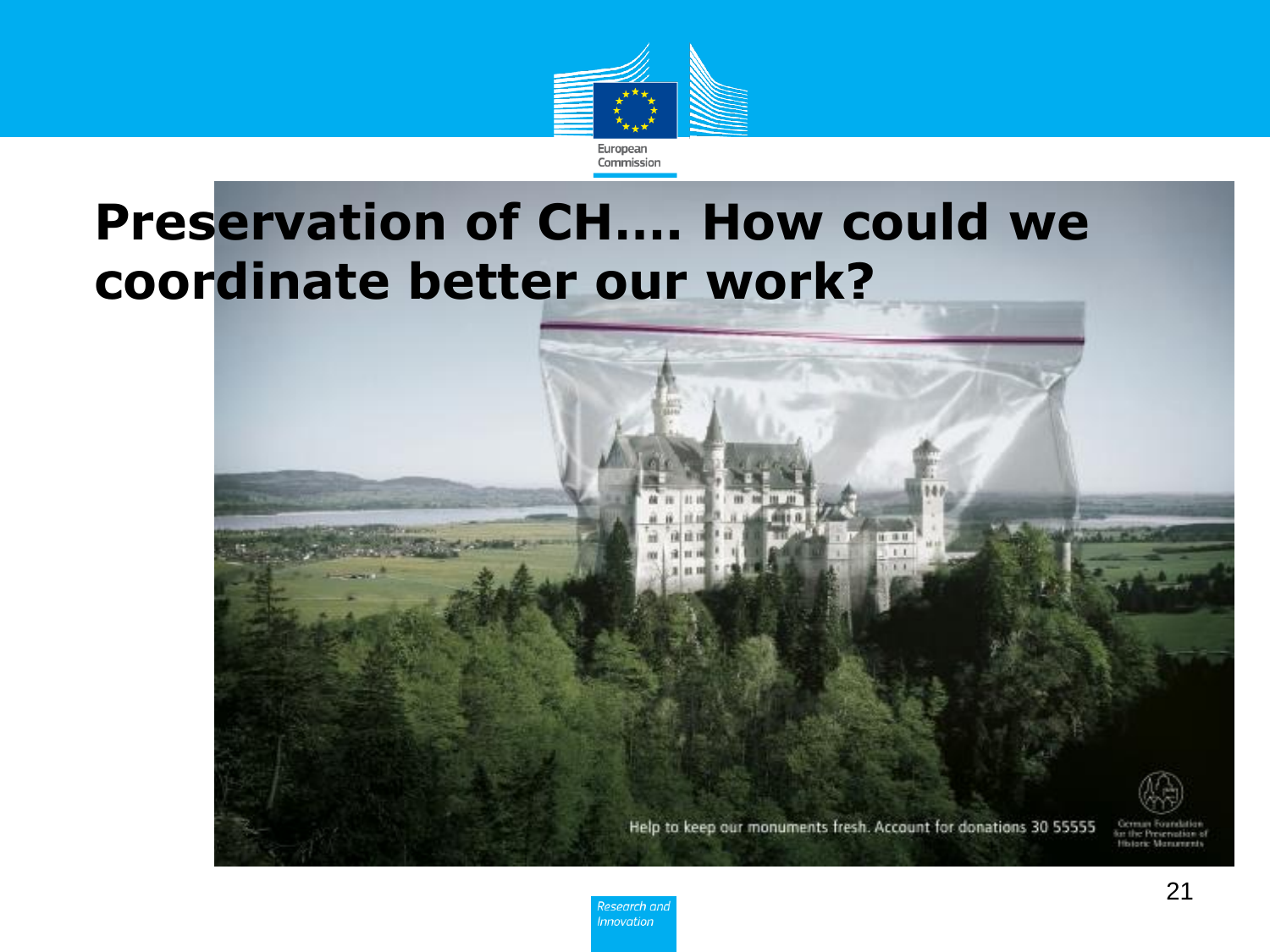

European Commission



#### Will the computer overpast our imagination about CH ? AI - AR - VR

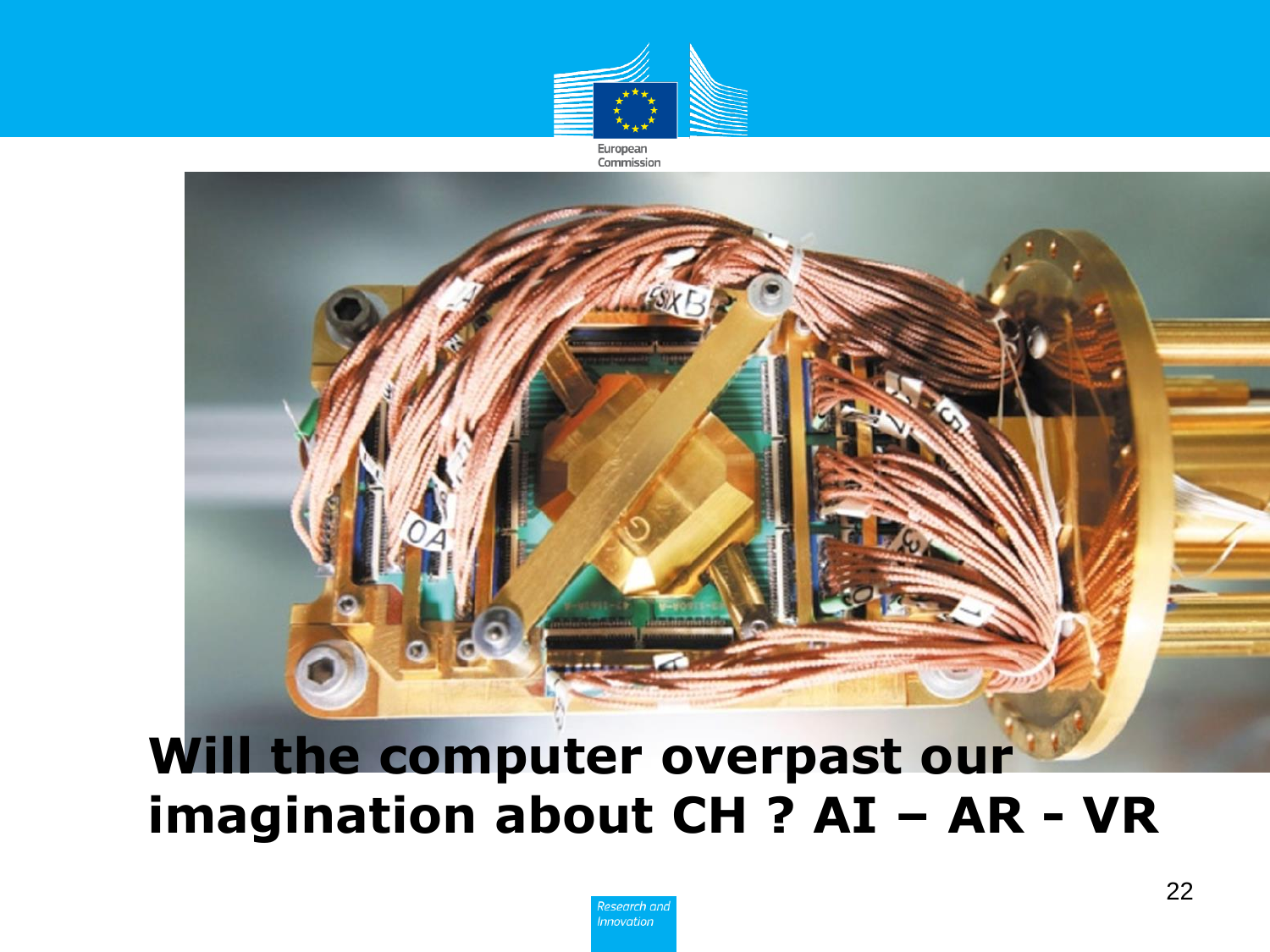



#### **And what about the users?**